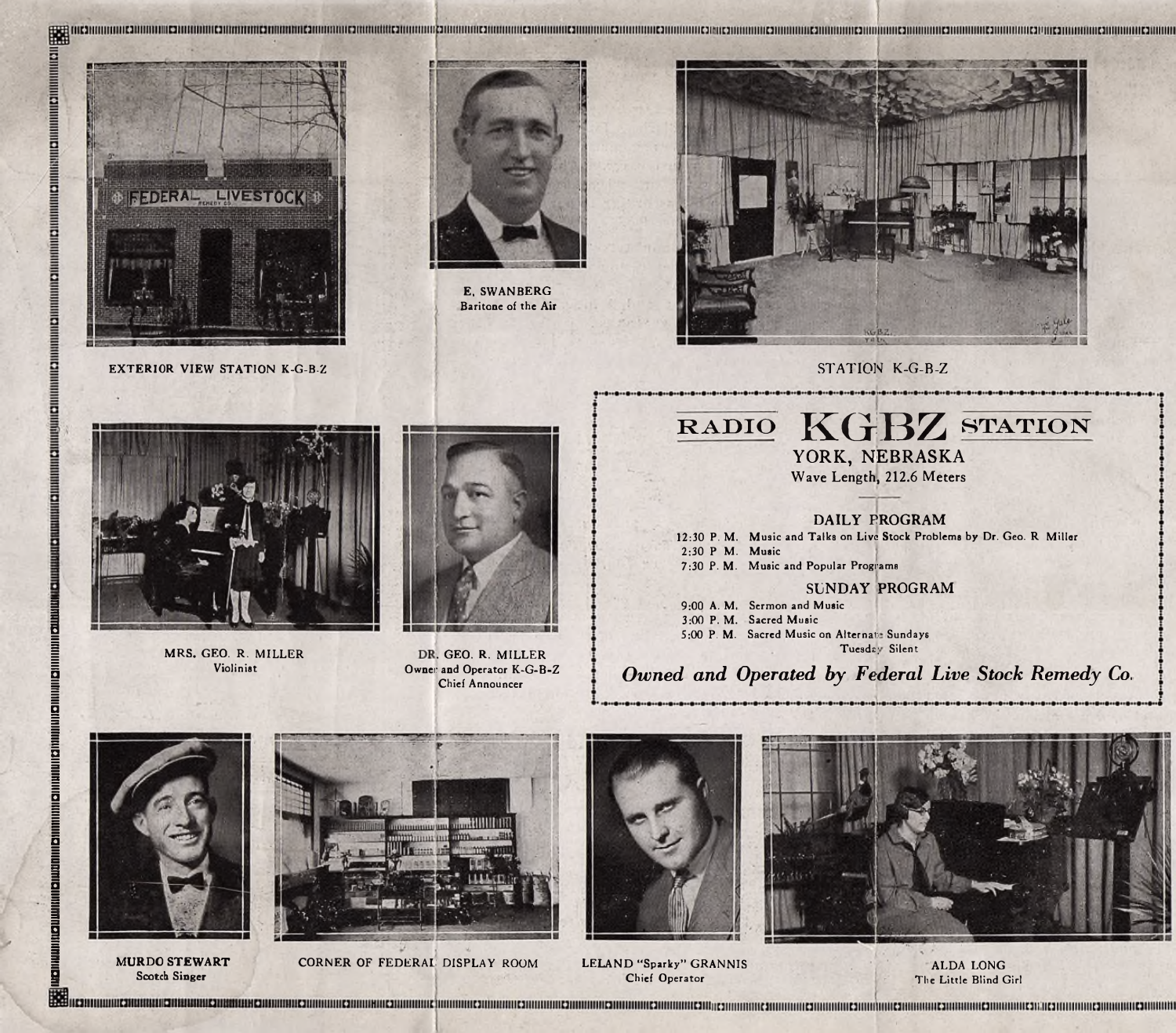

PAUL DELMAR K-G-B-Z Chore Boy Assistant Announcer



K-G-B-Z MELODY BOYS Lyle De Moss Alfred Parks Bob Moore

**UNIC2ININININIC2ININ** 

Шананны калпилинствовый

**INTERNATIONAL CONTINUES INTERNATIONAL CONTINUES INTO A REPORT OF A STATE OF A STATE OF A STATE OF A STATE OF A** 

STATION K-G-B-Z







MRS. GEO. R MILLER Program Director and Assistant Announcer

RAYL'S POPULAR DANCE ORCHESTRA



LELAND "Sparky" GRANNIS Chief Operator



ALDA LONG The Little Blind Girl



Head of Shipping Department



RAY DEMAREE CORNER IN FEDERAL SERUM REFRIGERATOR DEPARTMENT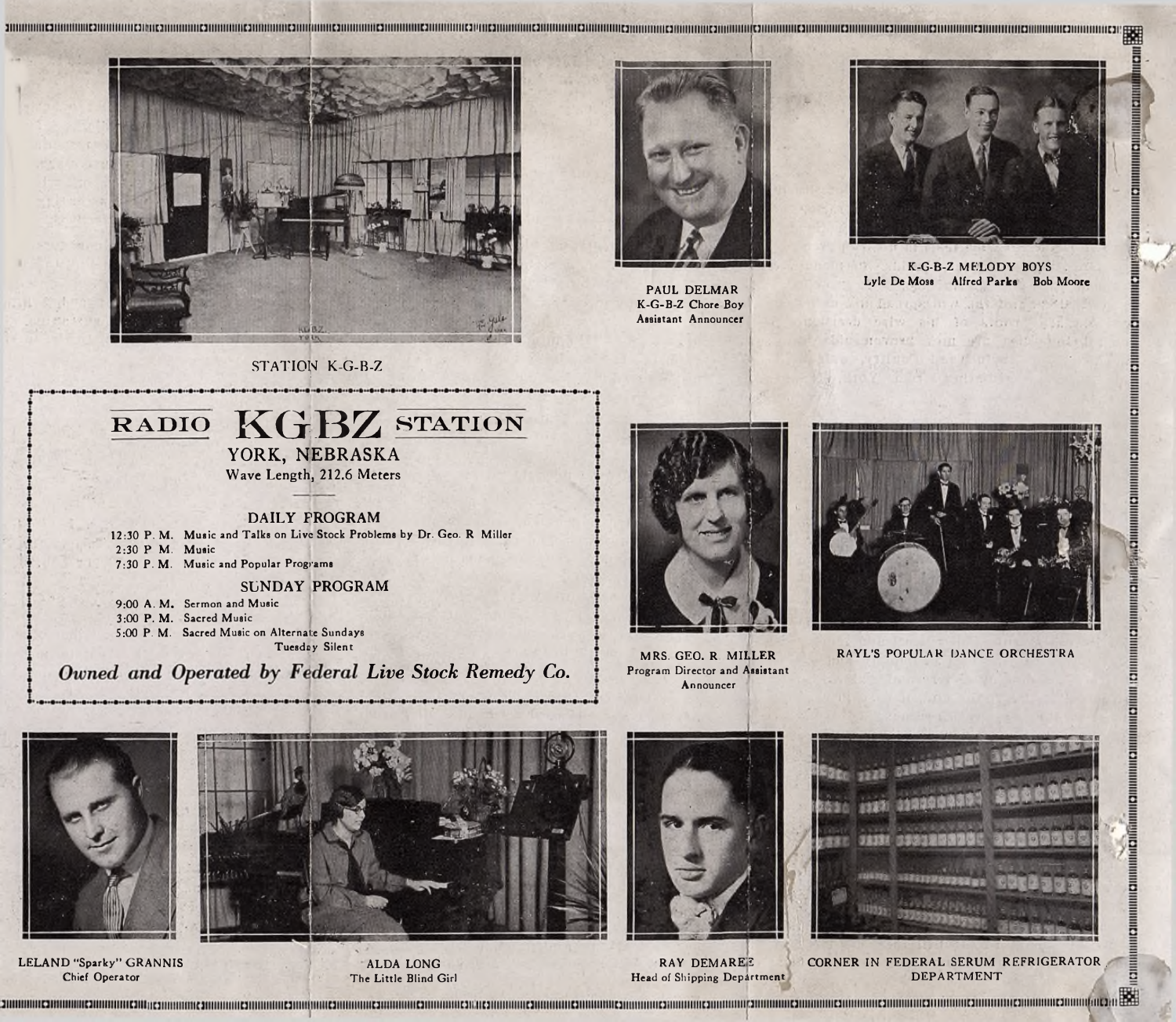| Price List of Dona Vita |  |                                             |  |  |  |  |  |  |  |  |
|-------------------------|--|---------------------------------------------|--|--|--|--|--|--|--|--|
|                         |  | 30 gallong Federal Dona Vita\$78.00         |  |  |  |  |  |  |  |  |
|                         |  | 15 gallons Federal Dona Vita_______ 43.50   |  |  |  |  |  |  |  |  |
|                         |  | 10 gallons Federal Dona Vita_________ 31.75 |  |  |  |  |  |  |  |  |
|                         |  | 5 gallons Federal Dona Vita_______ 17.10    |  |  |  |  |  |  |  |  |
|                         |  | 3 gallons Federal Dona Vita_______ 10.50    |  |  |  |  |  |  |  |  |
|                         |  | Prices include containers and are net F.    |  |  |  |  |  |  |  |  |
|                         |  | O. B. York. Nebraska.                       |  |  |  |  |  |  |  |  |

### Federal Liquid Worm Expeller

A powerful and highly effective Liquid Worm Expeller, containing oil, chenopodium (Baltimore), chloroform, with other anthelmintic and antisceptic ingrediehts, in a base of chemically pure cold pressed castor oil. It is advisable to administer with a dose syringe. It may, however, be given in mash or soft feed. If our directions are followed, results are sure.'\*"\*"\*"\*""

**Price** List *r i / i* Pint\_\_\_\_\_\_\_\_ \$1.75 Quart\_\_\_\_\_\_ 3.00 Half Gallon \$ 5.50 Gallon  $---10.00$ One ounce syringe and tube guide, \$3,25

I

Mi

### Anti-Hog Cholera Serum

We have connections with a large manufacturer of Serum and can furnish perfectly fresh Serum, carrying long dating and having the approval of the federal government. .-We can furnish in any quantity. Telegraphic orders, collect suit us, or order by mail. Prices are lowest, subject to change and the fact furnished on application.

### Federal Dry Diphot . Show

Federal Dry Insecticide (sometimes called dry dip) is a powerful germicide. It has no superior for horses, cattle, swines sheep and poultry.

### **Prices** 25 lb. drum, \$2.25

50 lb. drum, \$4.00 100 lb. drum, \$7.50

### Federal Liquid Dip

Federal Liquid Dip is ready for use with the addition of water. One gallon makes 150 gallons of highly effective dip for all kinds of parasites.

|                | Prices               |  |
|----------------|----------------------|--|
| Gallon, \$1.25 | 5 gallons, \$5.50    |  |
|                | Lime and Sulphur Dip |  |
| Gallon, \$1.25 | 5 gallons, \$5.50    |  |

iiiiii**is saan kautomaan kautomaan kautomaan kautomaan kautomaan kautomaan kautomaan kautomaan kautomaan kautom** 

### Bederal Chick-o-vita

**fiiinuiiiiiiiiiiiiHiiiHiiiiiiiHiiiiiiiiiiiiuiiiHiiiiiiiuiiiiiiiiii^**

Prevention is always better and easier than cure. In Coccidiosis, a fatal disease affecting the intestinal tract, quick and powerful treatment is necessary. Chick-o-vita goes immediately to work when once administered and, if used according to our explicit directions, is very effective.

Chick-o-vita is administered in the drinking water, one teaspoonful to a pint of water. It is affective also in treatment for Fowl Typhoid, Fowl Cholera and White Diarrhea. Sold on money back guarantee.

### **Price**

 $200 - 24$ 

Pint, \$1.50

### ..Fowl Cholera Tablets

In the treatment of Fowl Cholera assesserful remedy with quick action is needed to cheqk this ravaging disease. Federal Fowl Cholera Tablets meet the situation and get remarkable results.

\$1.00 per 100 doses. Federal Worm Tablets for Poultry  $\frac{1}{51.50}$  per 100.

**Poultry Feeds** 

We handle a good line of poultry feeds on which we are able to make very good prices. Chick Soratch Powdered Buttermilk Feed, and the like. Write for our larger catalog and prices.

### Free Diagnosis and

### Consultation

Dr. Miller and his<sup>\*</sup> associates will gladly counsel with any customer of the Federal over problems connected with flocks and herds or individual animals. A letter of inquiry concerning strange or new diseases affecting poultry or animals will have an immediate and courteous reply.

**Representatives and Dealers Wanted**

**iiuiiiiiiiiiiiiuiiiiiiimiiniiiiiiiiiiiiuiiiiiiiiim^ Republican'Printing Companyj York, Nebraska**

# The Federal Live Stock Remedy Co.

*Manufacturers of* Swine and Poultry Remedies

Nebraska

**YORK** 

Dr. Geo. R. Miller, D. V. M *Specialist In Diseases of Swine and Poultry*

*The Federal Operates*

Radio KGBZ Station

*The Swine and Poultry Station*

u <sup>11</sup>